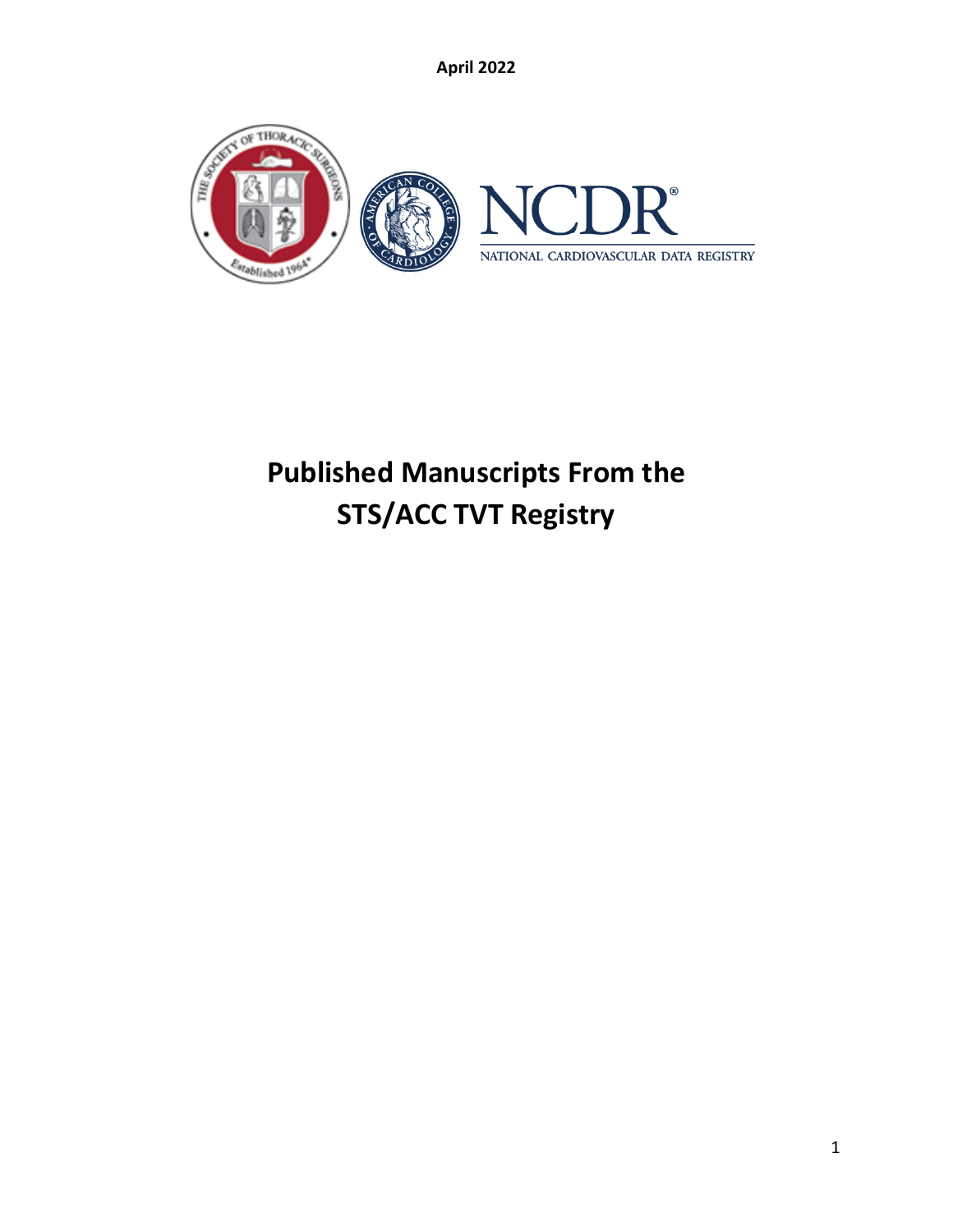# **TVT Registry**

# **PUBLISHED**

- 1. **467.** Kaneko T, Vemulapalli S, Kohsaka S, et al. Practice Patterns and Outcomes of Transcatheter Aortic Valve Replacement in the United States and Japan: A Report from Joint Data Harmonization Initiative of STS/ACC TVT and J‐TVT. JAHA. 15 March 2022.
- 2. **559.** Mack M, Carroll JD, Thourani V, et al. Transcatheter Mitral Valve Therapy in the United States: A Report from the STS/ACC TVT Registry. Ann Thorac Surg. 2022 Jan.
- 3. **640.** Simonato M, Vemulapalli S, Ben- Yehuda O, et al. Minimum Core Data Elements for Evaluation of TAVR A Scientific Statement by PASSION CV, HVC, and TVT Registry. JACC. 2022.
- 4. **176.** Arnold SV, Manandhar P, Vemulapalli S, et al. Patient-Reported Versus Physician-Estimated Symptoms Before and After TAVR. Eur Heart J Qual Care Clin Outcomes. 2021.
- 5. **353.** Villablanca PA, Vemulapalli S, Stebbins A, et al. Sex-Based Differences in Outcomes with Percutaneous Transcatheter Repair of Mitral Regurgitation with the MitraClip System: Transcatheter Valve Therapy Registry From 2011 to 2017. Circ: CI. 2021.
- 6. **374.** Anwaruddin S, Desai N, Vemulapalli S, et al. Out-of-Hospital 30-Day Mortality After Transfemoral Transcatheter Aortic Valve Replacement: An STS/ACC TVT Analysis. JACC: Cardiovascular Interventions Evaluating. 2021.
- 7. **409.** Valle JA, Li Z, Kosinski AS, et al. Dissemination of Transcatheter Aortic Valve Replacement in the United States. JACC. 2021 Aug 24.
- 8. **417.** Tanawuttiwat T, Stebbins A, Marquis‐Gravel G, et al. Use of Direct Oral Anticoagulant and Outcomes in Patients with Atrial Fibrillation after Transcatheter Aortic Valve Replacement: Insights From the STS/ACC TVT Registry. JAHA. 31 Dec 2021.
- 9. **422.** Hejjaji V, Cohen DJ, Carroll JD, et al. Practical Application of Patient-Reported Health Status Measures for Transcatheter Valve Therapies Insights from the Society of Thoracic Surgeons/American College of Cardiology Transcatheter Valve Therapies Registry. Circ: CO. 2021.
- 10. **440.** Julien HM, Stebbins A, Vemulapalli S, et al. Incidence, Predictors, and Outcomes of Acute Kidney Injury in Patients Undergoing Transcatheter Aortic Valve Replacement Insights from the Society of Thoracic Surgeons/American College of Cardiology National Cardiovascular Data Registry–Transcatheter Valve Therapy Registry. Circ. 2021.
- 11. **450.** Thourani VH, Edelman J, Holmes SD, et al. The International Society for Minimally Invasive Cardiothoracic Surgery Expert Consensus Statement on Transcatheter and Surgical Aortic Valve Replacement in Low- and Intermediate-Risk Patients: A Meta-Analysis of Randomized and Propensity-Matched Studies. Innovations. 2021.
- 12. **455.** Desai ND, O'Brien S, Cohen DJ, et al. A Composite Metric for Benchmarking Site Performance in TAVR: Results from the STS/ACC TVT Registry. 2021. https://doi.org/10.1161/CIRCULATIONAHA.120.051456.
- 13. **456.** Tang GHL, Sengupta A, Alexis SL, et al. Outcomes of Prosthesis-Patient Mismatch Following Supra-Annular Transcatheter Aortic Valve Replacement: From the STS/ACC TVT Registry. JACC. 2021.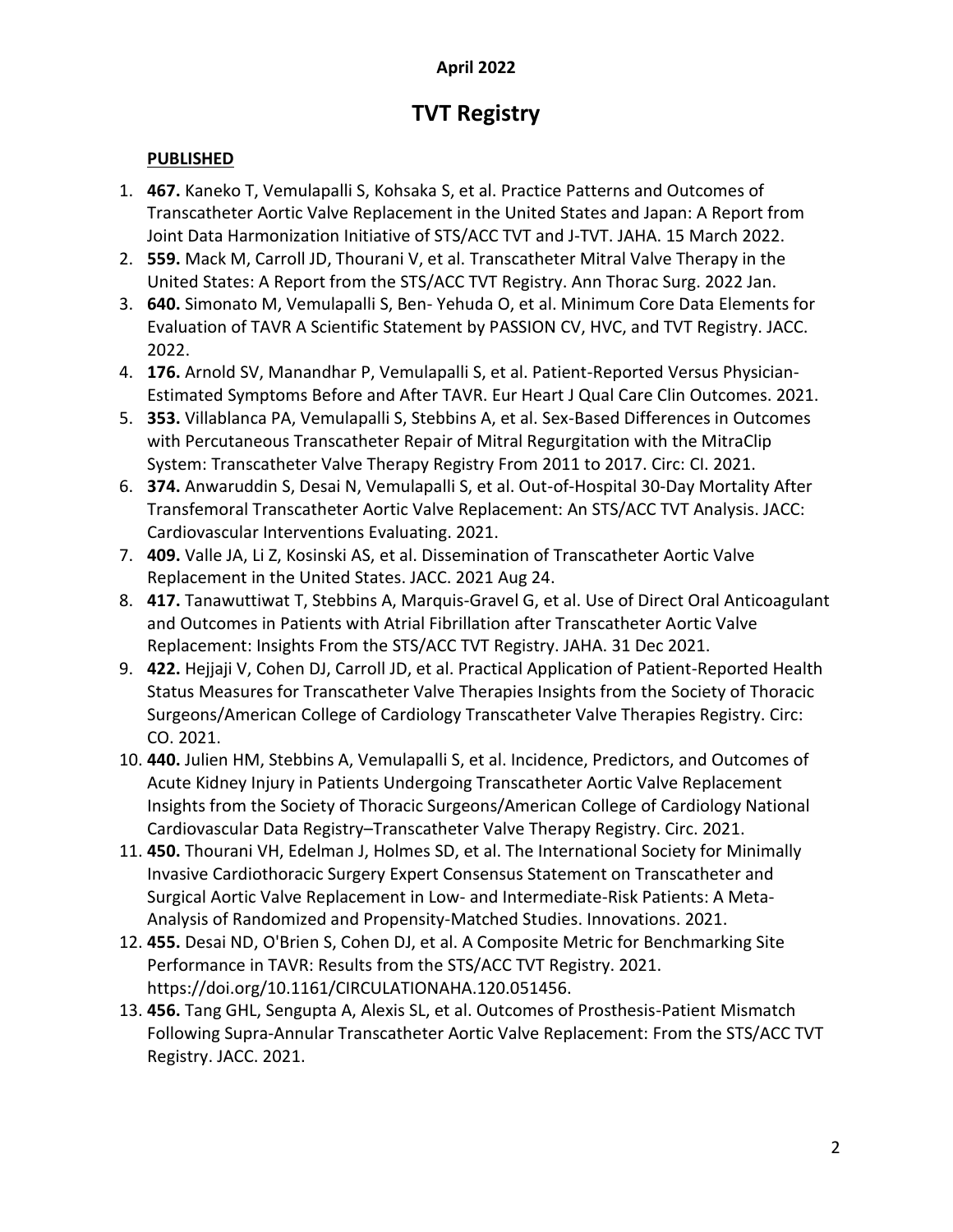- 14. **472**. Butala NM, Makkar R, Secemsky EA, et al. Cerebral Embolic Protection and Outcomes of Transcatheter Aortic Valve Replacement: Results from the TVT Registry. Circulation. 2021 Feb 23. doi: 10.1161/CIRCULATIONAHA.120.052874.
- 15. **509.** Nazif TM, Cahill TJ, Daniels D, et al. Real-World Experience with the SAPIEN 3 Ultra Transcatheter Heart Valve: A Propensity-Matched Analysis from the United States. Circ CI. 2021.
- 16. **561.** Makkar RR, Yoon SH, Chakravarty T, et al. Association Between Transcatheter Aortic Valve Replacement for Bicuspid vs Tricuspid Aortic Stenosis and Mortality or Stroke Among Patients at Low Surgical Risk. JAMA. 21 Sep 2021.
- 17. **592.** Dallan LAP, Forrest JK, Reardon MJ, et al. Transcatheter Aortic Valve Replacement with Self-Expandable Supra-Annular Valves for Degenerated Surgical Bioprostheses: Insights from Transcatheter Valve Therapy Registry. JAHA. 2021.
- 18. **101.** Halim S, Edwards FH, Dai D, et al. Outcomes of Transcatheter Aortic Valve Replacement in Patients with Bicuspid Aortic Valve Disease A Report from the Society of Thoracic Surgeons/American College of Cardiology Transcatheter Valve Therapy Registry. Circulation. 26 Feb 2020. https://doi.org/10.1161/CIRCULATIONAHA.119.040333.
- 19. **110.** Sherwood MW, Xiang K, Matsouaka R, et al. Incidence, Temporal Trends, and Associated Outcomes of Vascular and Bleeding Complications in Patients Undergoing Transfemoral Transcatheter Aortic Valve Replacement Insights from the Society of Thoracic Surgeons/American College of Cardiology Transcatheter Valve Therapies Registry. Circulation: Cardiovascular Interventions. 15 Jan 2020. https://doi.org/10.1161/CIRCINTERVENTIONS.119.008227.
- 20. **161.** Sharma A, Lavie CJ, Elmariah S, et al. Relationship of Body Mass Index with Outcomes After Transcatheter Aortic Valve Replacement: Results from the National Cardiovascular Data-STS/ACC TVT Registry. Mayo Clin Proc. 2020.
- 21. **209.** Masha L, Vemulapalli S, Manandhar P, et al. Demographics, Procedural Characteristics, and Clinical Outcomes When Cardiogenic Shock Precedes TAVR in the United States. JACC: CARDIOVASCULAR INTERVENTIONS VOL. 13, NO. 11, 2020 Clinical Outcomes When Cardiogenic Shock Precedes TAVR in the U.S. JUNE 8, 2020: 1314 – 2 5.
- 22. **236.** Thourani V, Kelly J, et al. Cervantes DG, et al. Transcatheter Aortic Valve Replacement After Prior Mitral Valve Surgery: Results from the Transcatheter Valve Therapy Registry. The Annals of Thoracic Surgery. 2020. Volume 109, Issue 6, 1789 - 1796.
- 23. **253.** Bhardwaj B, Cohen DJ, Vemulapalli S, et al. Outcomes of transcatheter aortic valve replacement for patients with severe aortic stenosis and concomitant aortic insufficiency: Insights from the TVT Registry. AHJ. 2020.
- 24. **256.** Guerrero M, Vemulapalli S, Xiang Q, et al. Thirty-Day Outcomes of Transcatheter Mitral Valve Replacement for Degenerated Mitral Bioprostheses (Valve-in-Valve), Failed Surgical Rings (Valve-in-Ring), and Native Valve with Severe Mitral Annular Calcification (Valve-in-Mitral Annular Calcification) in the United States Data from the Society of Thoracic Surgeons/American College of Cardiology/Transcatheter Valve Therapy Registry. Circulation: Cardiovascular Interventions. 6 Mar 2020. https://doi.org/10.1161/CIRCINTERVENTIONS.119.008425.
- 25. **267.** Kiani S, Stebbins A, Thourani VH, et al. The Effect and Relationship of Frailty Indices on Survival After Transcatheter Aortic Valve Replacement. JACC: CARDIOVASCULAR INTERVENTIONS. 2020.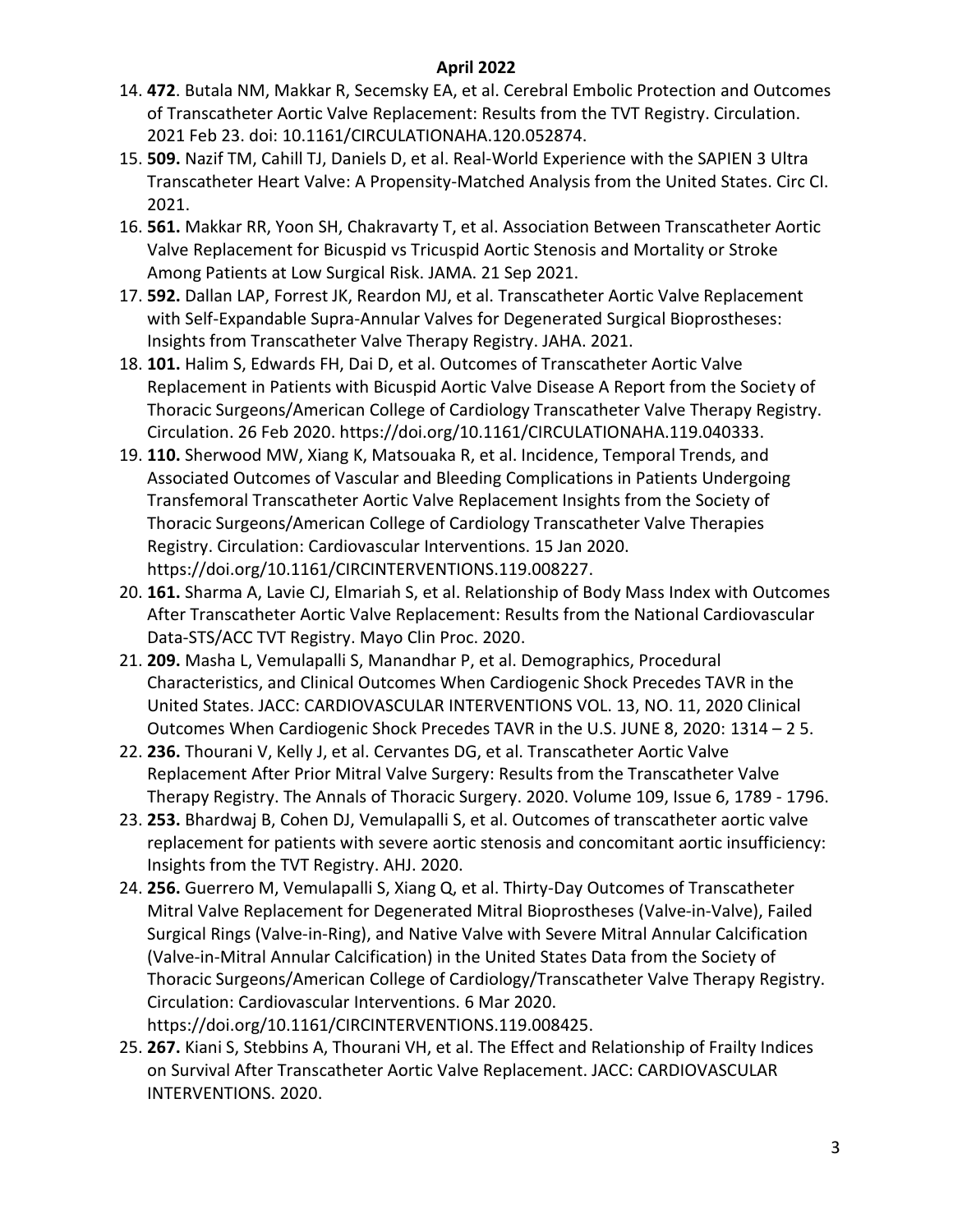- 26. **296.** Al-Bawardy R, Vemulapalli S, Thourani VH, et al. Association of Pulmonary Hypertension with Clinical Outcomes of Transcatheter Mitral Valve Repair. JAMA Cardiol. 2020; 5(1):47–56. doi:10.1001/jamacardio.2019.4428.
- 27. **350.** Arora S, Li Z, Vemulapalli S, et al. Association of Body Mass Index and Outcomes After Transcatheter Mitral Valve Repair. J Am Coll Cardiol. 2020 Mar, 75 (11\_Supplement\_1) 1188.
- 28. **357.** Marquis- Gravel G, Stebbins A, Kosinski A, et al. Geographic Access to Transcatheter Aortic Valve Replacement Centers in the United States Insights from the Society of Thoracic Surgeons/American College of Cardiology Transcatheter Valve Therapy Registry. JAMA Cardiol. 2020; 5(9):1006-1010. doi:10.1001/jamacardio.2020.1725.
- 29. **413.** Butala NM, Chung M, Secemsky EA, et al. Conscious Sedation Versus General Anesthesia for Transcatheter Aortic Valve Replacement: Variation in Practice and Outcomes. JACC Cardiovasc Interv. 2020; 13(11):1277-1287. doi: 10.1016/j.jcin.2020.03.008.
- 30. **421.** Malik AO, Chhatriwalla AK, Saxon J, et al. Site-Level Variability in 30-Day Patient Outcomes After Transcatheter Mitral Valve Repair in the United States. Circ CQO. 2020.
- 31. **438**. Carroll JD, Mack MJ, Vemulapalli S, et al. STS-ACC TVT Registry of Transcatheter Aortic Valve Replacement: JACC State-of-the-Art Review. J Am Coll Cardiol. 2020 Nov, 76 (21) 2492–2516.
- 32. **458.** Whisenant B, Kapadis S, Eleid M, et al. One-Year Outcomes of Mitral Valve-in-Valve Using the SAPIEN 3 Transcatheter Heart Valve. JACC. 2020.
- 33. **593.** Forrest JK, Kaple RK, Tang GHL, et al. Three Generations of Self-Expanding Transcatheter Aortic Valves. J Am Coll Cardiol Intv. 2020 Jan, 13 (2) 170-179.
- 34. **57.** Szerlip M, Zajarias A, Vemalapalli S, et al. Transcatheter Aortic Valve Replacement in Patients with End-Stage Renal Disease. JACC. 2019.
- 35. **133.** Vemulapalli S, Dai D, Hammill BG, et al. Hospital Resource Utilization Before and After Transcatheter Aortic Valve Replacement: The STS/ACC TVT Registry. JACC. 2019.
- 36. **156.** Pineda AM, Harrison JK, Kleiman N, et al. Incidence and Outcomes of Surgical Bailout during TAVR: Insights from the STS/ACC TVT Registry. JACC CI. 2019.
- 37. **186.** Wang A, Li Z, Rymer JA, et al. Relation of Post discharge Care Fragmentation and Outcomes in Transcatheter Aortic Valve Implantation from the STS/ACC TVT Registry. AJC. 2019.
- 38. **194.** Rymer JA, Xiang Q, Wang A, et al. Factors Associated with and Outcomes of Aborted Procedures During Elective Transcatheter Aortic Valve Replacement. JACC CI. 2019.
- 39. **197.** Wayangankar SA, Elgendy IY, Xiang Q, et al. Length of Stay After Transfemoral Transcatheter Aortic Valve Replacement an Analysis of the Society of Thoracic Surgeons/ American College of Cardiology Transcatheter Valve Therapy Registry. JACC CI. 2019.
- 40. **211.** Chhatriwalla Ak, Vemulapalli S, Holmes DR, et al. Institutional Experience with Transcatheter Mitral Valve Repair and Clinical Outcomes. JACC CI. 2019.
- 41. **215.** Arora SA., Vemulapalli S, Stebbins A, et al. The Prevalence and Impact of Atrial Fibrillation on 1-Year Outcomes in Patients Undergoing Transcatheter Mitral Valve Repair: Results from the Society of Thoracic Surgeons/American College of Cardiology Transcatheter Valve Therapy Registry. JACC CI. 2019.
- 42. **240.** Baron SJ, Magnuson EA, Lu M, et al. Health Status After Transcatheter Versus Surgical Aortic Valve Replacement in Low-Risk Patients with Aortic Stenosis. JACC. 2019.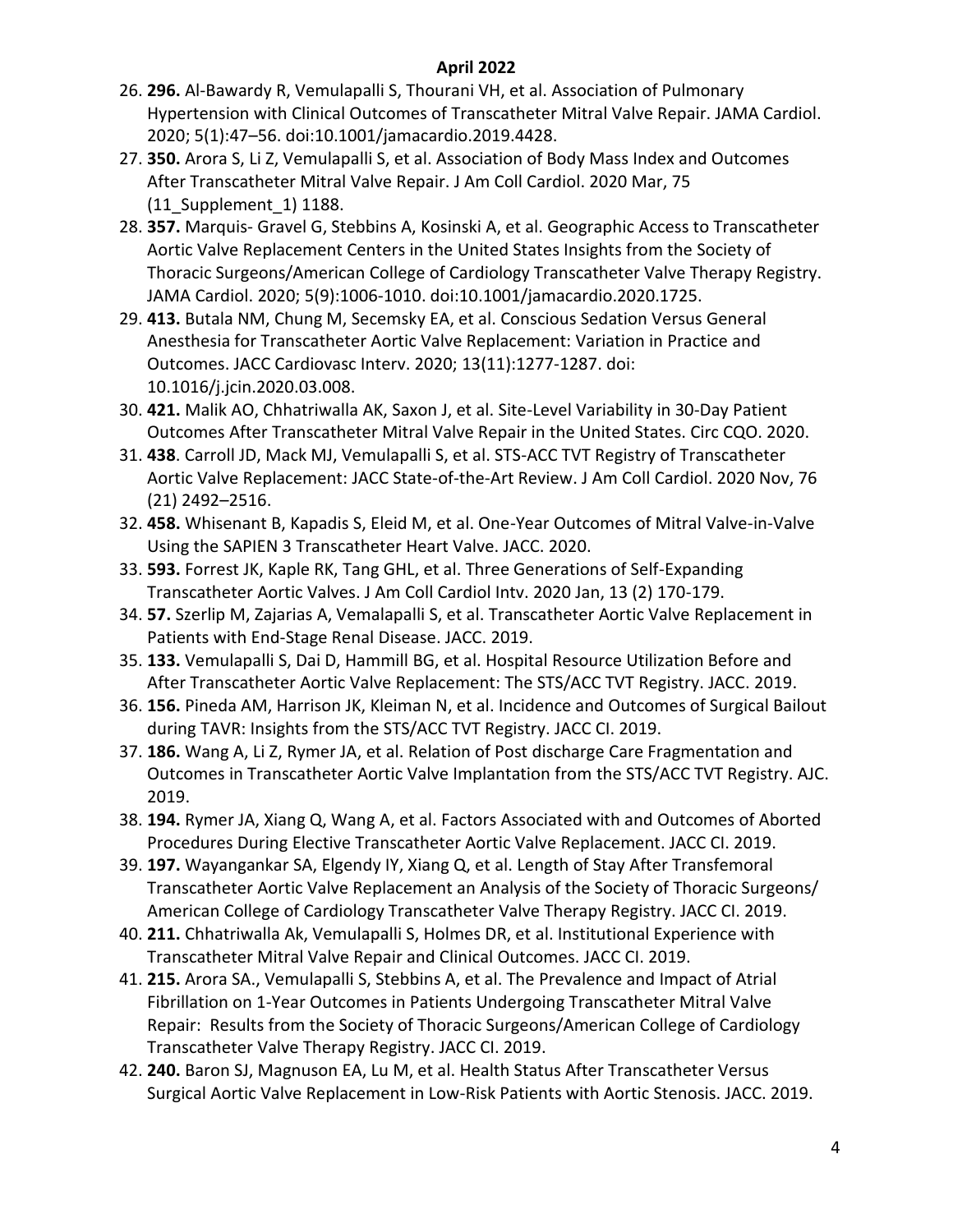- 43. **244.** Qintar M, Li Z, Vemulapalli S, et al. Association of Smoking Status with Long-Term Mortality and Health Status After Transcatheter Aortic Valve Replacement: Insights from the Society of Thoracic Surgeons/American College of Cardiology Transcatheter Valve Therapy Registry. JAHA. 2019.
- 44. **249.** Shah B, Villablanca P, Vemulapalli S, et al. Outcomes After Transcatheter Mitral Valve Repair in Patients with Renal Disease Insights from the Society of Thoracic Surgeons/American College of Cardiology National Cardiovascular Data Registry Transcatheter Valve Therapy Registry. Circ CI. 2019.
- 45. **258.** Rymer JA, Li Z, Cox ML, et al. Pre- Versus Post-Procedure Health Care Resource Utilization in Patients Undergoing Commercial Transcatheter Mitral Valve Repair. J Am Coll Cardiol Intv. 2019 Dec, 12 (23) 2416-2426.
- 46. **263.** Huded CP, Tuzcu EM, Kishnaswamy A, et al. Association Between Transcatheter Aortic Valve Replacement and Early Postprocedural Stroke. JAMA Card. 2019.
- 47. **268.** Thourani VH, O'Brien SM, Kelly JJ, et al. Development and Application of Risk Prediction Model for In-Hospital Stroke after Transcatheter Aortic Valve Replacement: A Report from the Society of Thoracic Surgeons/American College of Cardiology Transcatheter Valve Therapy Registry. Ann Thorac Surg. 2019.
- 48. **291.** Alkhouli, M, Holmes DR, Carroll, JD et al. Racial Disparities in the Utilization and Outcomes of TAVR: TVT Registry Report. JACC CI. 2019.
- 49. **301.** Varshney, AS, Manandhar, P, Vemulapalli, S, et al. Left Ventricular Hypertrophy Does Not Affect 1-Year Clinical Outcomes in Patients Undergoing Transcatheter Aortic Valve Replacement. JACC CI. 2019.
- 50. **332.** Sanchez CE, Hermiller JB, Pinto DS, et al. Predictors and risk calculator of early unplanned hospital readmission following contemporary self-expanding transcatheter aortic valve replacement from the STS/ACC TVT-registry. Cardiovascular Revascularization Medicine. 2019.
- 51. **334.** Anwaruddin S, Desai N, Szeto W, et al. Self-Expanding Valve System for Treatment of Native Aortic Regurgitation by Transcatheter Aortic Valve Implantation (from the STS/ACC TVT Registry). AJC. 2019.
- 52. **371.** Chhatriwalla AK, Vemulapalli S, Szerlip M, et al. Operator Experience and Outcomes of Transcatheter Mitral Valve Repair in the United States. JACC CI. December 2019.
- 53. **399.** Arnold S, Manandhar P, Vemulapalli S, et al. Impact of short-term complications of transcatheter aortic valve replacement on longer-term outcomes: results from the STS/ACC Transcatheter Valve Therapy Registry. European Heart Journal - Quality of Care and Clinical Outcomes. 2019.
- 54. **439.** Vemulapalli, S, Carroll, JD, Mack, MJ, et al. Procedural Volume and Outcomes for Transcatheter Aortic-Valve Replacement. NEJM. 2019.
- 55. **449.** Russo MJ, McCabe JM, Thourani VH, et al. Case Volume and Outcomes after TAVR with Balloon-Expandable Protheses: Insights from the TVT Registry. JACC. 2019.
- 56. **453.** Dahle TG, Kaneko T, McCabe JM, et al. Outcomes Following Subclavian and Axillary Artery Access for Transcatheter Aortic Valve Replacement: STS/ACC TVT Registry Report. JACC CI. 2019.
- 57. **454.** Makkar RR, Yoon SH, Leon MB, et al. Association Between Transcatheter Aortic Valve Replacement for Bicuspid vs Tricuspid Aortic Stenosis and Mortality or Stroke. JAMA. 2019 Jun 11;321(22):2193-2202.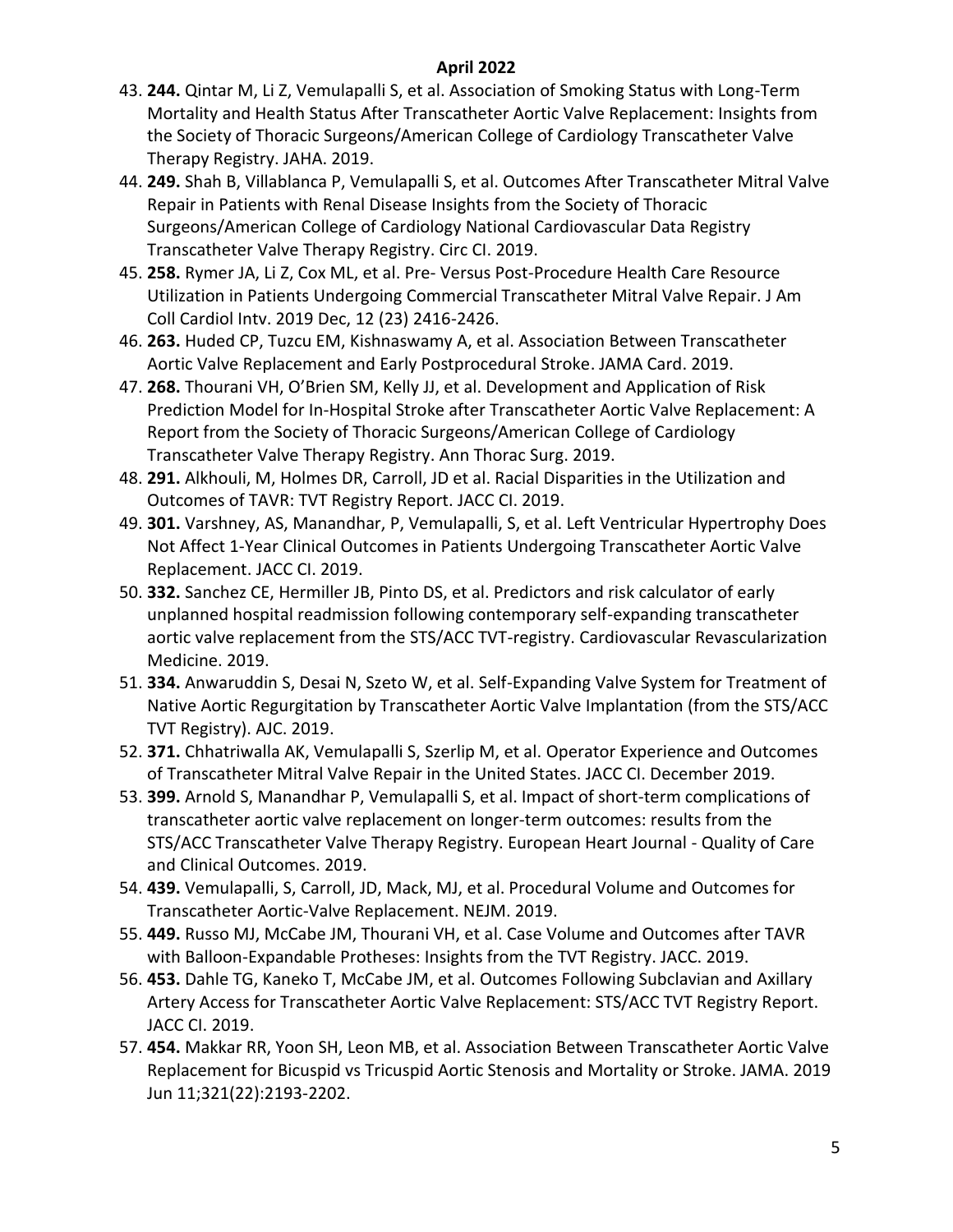- 58. **7.** Sherwood MW, Vemulapalli S, Harrison JK, et al. Variation in post-TAVR antiplatelet therapy utilization and associated outcomes: Insights from the STS/ACC TVT Registry. AHJ. 2018.
- 59. **58.** Tuzcu EM, Kapadia SR, Vemulapalli S, et al. Transcatheter Aortic Valve Replacement of Failed Surgically Implanted Bioprostheses; The STS/ACC Registry. JACC. 2018.
- 60. **140.** McCarthy FH, Vemulapalli S, Zhuokai L, et al. The Association of Tricuspid Regurgitation with Transcatheter Aortic Valve Replacement Outcomes: A Report from The Society of Thoracic Surgeons/American College of Cardiology Transcatheter Valve Therapy Registry. ATS. March 2018.
- 61. **153.** Joseph L, Bashir M, Xiang Q, et al. Prevalence and Outcomes of Mitral Stenosis in Patients Undergoing Transcatheter Aortic Valve Replacement: Findings from the Society of Thoracic Surgeons/American College of Cardiology Transcatheter Valve Therapies Registry. JACC: CI. April 2018.
- 62. **155.** Vora AN, Dai D, Matsuoka R, et al. Incidence, Management, and Associated Clinical Outcomes of New-Onset Atrial Fibrillation Following Transcatheter Aortic Valve Replacement: An Analysis from the STS/ACC TVT Registry. JACC: CI. 2018.
- 63. **191.** Kochar A, Li Z, Harrison JK, et al. Stroke and Cardiovascular Outcomes in Patients with Carotid Disease Undergoing Transcatheter Aortic Valve Replacement. Circ Cardiovasc Interv. 2018.
- 64. **224.** Inohara T, Manandhar P, Kosinski AS, et al. Association of Renin-Angiotensin Inhibitor Treatment with Mortality and Heart Failure Readmission in Patients with Transcatheter Aortic Valve Replacement. JAMA. 2018.
- 65. **254.** Kolte D, Khera S, Vemulapalli S, et al. Outcomes Following Urgent/Emergent Transcatheter Aortic Valve Replacement: Insights from the STS/ACC TVT Registry. JACC. March 2018.
- 66. **264.** Herrmann HC, Daneshvar SA, Fonarow GC, et al. Prosthesis–Patient Mismatch in 62,125 Patients Following Transcatheter Aortic Valve Replacement: From the STS/ACC TVT Registry. JACC. 2018.
- 67. **270.** Arnold SV, O'Brien SM, Vemulapalli S, et al. Inclusion of Functional Status Measures in the Risk Adjustment of 30-Day Mortality After Transcatheter Aortic Valve Replacement. JACC CI. 2018.
- 68. **272.** Arnold SV, Li Z, Vemulapalli S, et al. Association of Transcatheter Mitral Valve Repair with Quality-of-Life Outcomes at 30 days and 1 year: Analysis of the Transcatheter Valve Therapy Registry. JAMA Card. 2018.
- 69. **361.** Thourani VH, O'Brien SM, Kelly JJ, et al. Development and Application of a Risk Prediction Model for In-Hospital Stroke After Transcatheter Aortic Valve Replacement: A Report from The Society of Thoracic Surgeons/American College of Cardiology Transcatheter Valve Therapy Registry. Annals of Thoracic Surgery. 2018.
- 70. **406.** Vemulapalli S, Holmes DR Jr, Dai D, et al. Valve hemodynamic deterioration and cardiovascular outcomes in TAVR: A report from the STS/ACC TVT Registry. Am Heart J. 2018 Jan.
- 71. **591.** Attizzani GF, Patel SM, Dangas GD, et al. Comparison of Local Versus General Anesthesia Following Transfemoral Transcatheter Self-Expanding Aortic Valve Implantation (from the Transcatheter Valve Therapeutics Registry). AJC. 2018.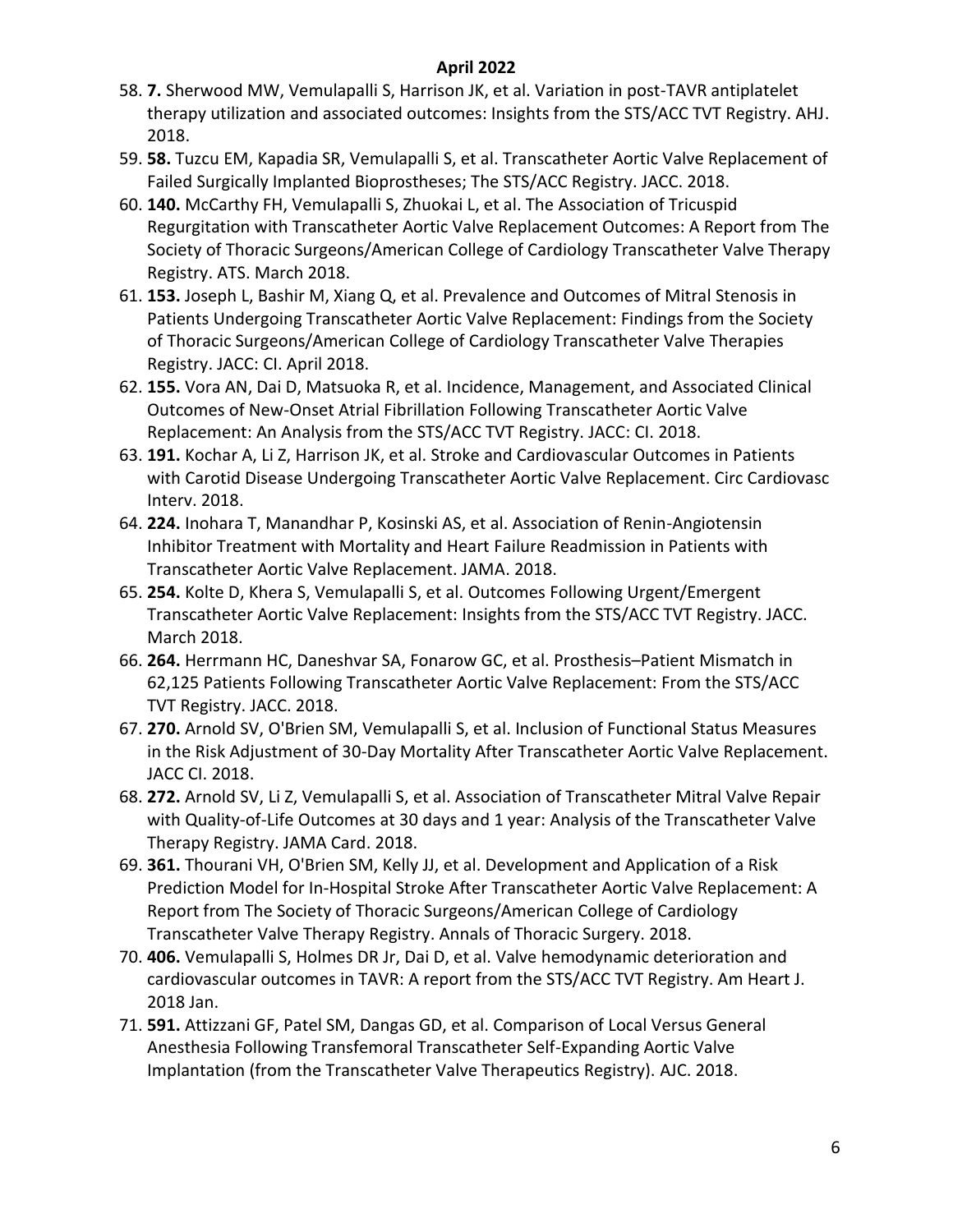- 72. **34.** Hira RS, Vemulapalli S, Li Z, et al. Trends and Outcomes of Off-label Use of Transcatheter Aortic Valve Replacement Insights from the NCDR STS/ACC TVT Registry. JAMA Cardiol. 2017; 2(8):846-854.
- 73. **42.** Mavromatis K, Thourani VH, Stebbins A, et al. Transcatheter Aortic Valve Replacement in Patients with Aortic Stenosis and Mitral Regurgitation. Ann Thorac Surg. 2017. Volume 104, Issue 6.
- 74. **106.** Carroll JD, Vemulapalli S, Dai D, et al. Procedural Experience for Transcatheter Aortic Valve Replacement and Relation to Outcomes. JACC. July 2017, Volume 70, Issue 1.
- 75. **119.** Hyman MC, Vemulapalli S, Szeto WY, et al. Conscious Sedation Versus General Anesthesia for Transcatheter Aortic Valve Replacement: Insights from the NDCR STS/ACC TVT Registry. Circ. November 2017.
- 76. **130.** Dodson JA, Williams MR, Cohen DJ, et al. Home Practice of Direct-Home Discharge and 30-Day Readmission After Transcatheter Aortic Valve Replacement in the Society of Thoracic Surgeons/American College of Cardiology Transcatheter Valve Therapy (STS/ACC TVT) Registry. JAHA. August 2017.
- 77. **169.** Arnold SV, Spertus JA, Vemulapalli S, et al. Quality-of-Life Outcomes After Transcatheter Aortic Valve Replacement in an Unselected Population: A Report from the STS/ACC TVT Registry. JAMA Cardiol. 2017. doi:10.1001/jamacardio.2016.5302.
- 78. **174.** Abramowitz Y, Vemulapalli S, Chakravarty T, et al. Clinical Impact of Diabetes Mellitus on Outcomes After Transcatheter Aortic Valve Replacement: Insights from the STS/ACCC TVT Registry. Circ: CI. November 2017.
- 79. **180.** Hansen JW, Foy A, Yadav P, et al. Death and Dialysis After Transcatheter Aortic Valve Replacement. An Analysis of the STS/ACC TVT Registry. JACC CI. Sept. 2017.
- 80. **190.** Fanaroff AC, Manandhar P, Holmes DR, et al. Peripheral Artery Disease and Transcatheter Aortic Valve Replacement Outcomes. Cardiovascular Interventions. 2017; 10: e005456.
- 81. **199.** Grover FL, Vemulapalli S, Carroll JD, et al. 2016 Annual Report of The Society of Thoracic Surgeons/American College of Cardiology Transcatheter Valve Therapy Registry. J Am Coll Cardiol. 2017; 69:1215-1230.
- 82. **243.** Sorajja P, Kodali S, Reardon MJ, et al. Outcomes for the Commercial Use of Self-Expanding Prostheses in Transcatheter Aortic Valve Replacement: A Report From the STS/ACC TVT Registry. JACC: Cardiovascular Intervention. 2017; 10(20): 2090-2098.
- 83. **245.** Sorajja P, Vemulapalli S, Feldman T, et al. Outcomes with Transcatheter Mitral Valve Repair in the United States: An STS/ACC TVT Registry Report. JACC. 2017.
- 84. **269.** Brennan MJ, Thomas L, Cohen DJ, et al. Transcatheter Versus Surgical Aortic Valve Replacement. JACC. July 2017, Volume 70, Issue 4.
- 85. **333.** Chandrasekhar J, Vogel B, Baber U, et al. TCT-398 Associations Between Atrial Fibrillation and Clinical Outcomes Among Patients Undergoing Transcatheter Aortic Valve Replacement with Self-Expanding Devices: Results from the United States STS/ACC TVT Registry. Journal of the American College of Cardiology. 2017. DOI: 10.1016/j.jacc.2017.09.496.
- 86. **5.** O'Brien SM, Cohen DJ, Rumsfeld JS, et al. Variation in Hospital Risk-Adjusted Mortality Rates Following Transcatheter Aortic Valve Replacement in the United States: A Report from the STS/ACC TVT Registry. Circ Cardiovasc Qual Outcomes. 2016; 9:560-565.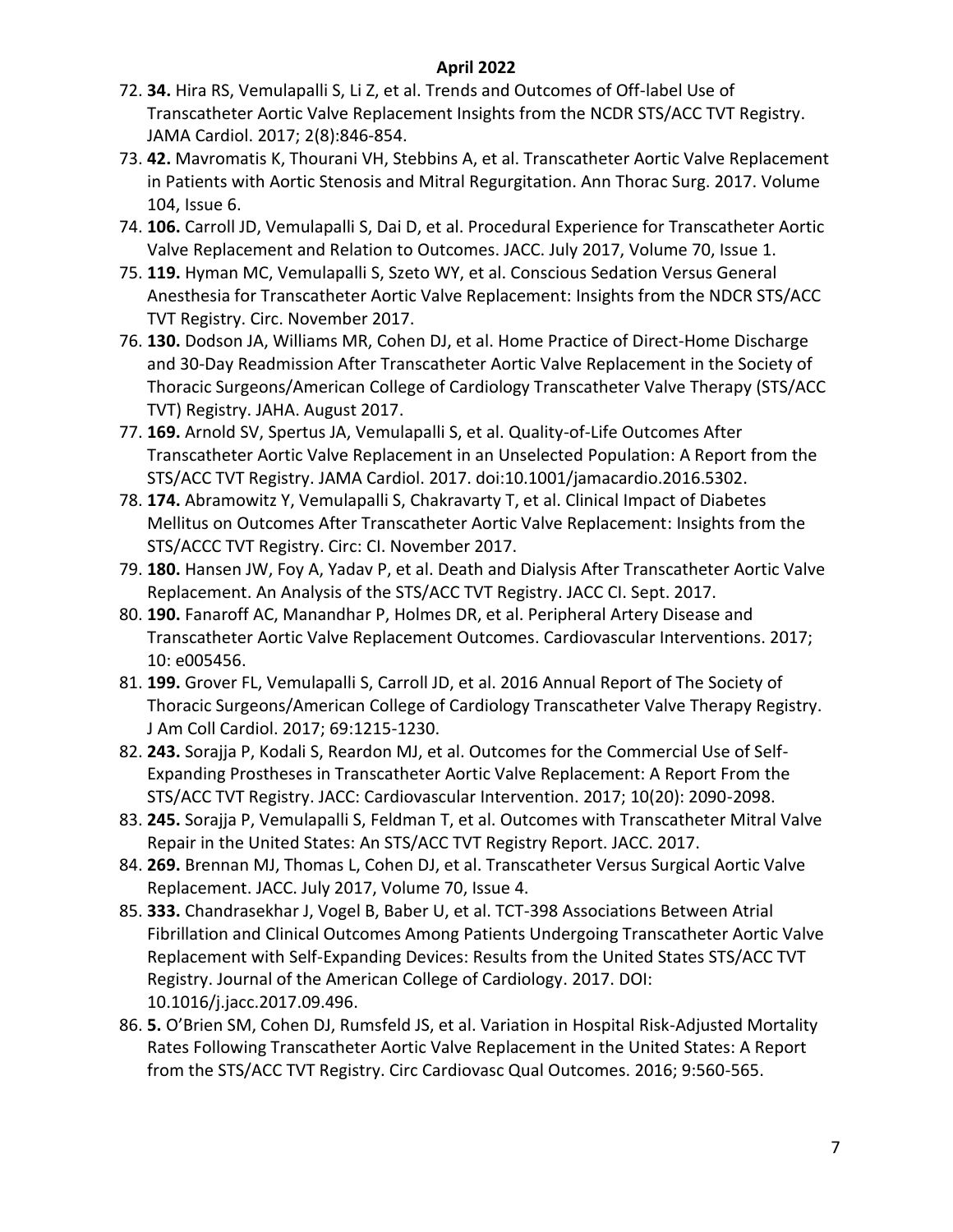- 87. **27.** Alfredsson J, Stebbins A. Brennan JM, et al. Gait Speed Predicts 30-Day Mortality After Transcatheter Aortic Valve Replacement: Results from the Society of Thoracic Surgeons/American College of Cardiology Transcatheter Valve Therapy Registry. Circulation. 2016.
- 88. **37.** Baron SJ, Arnold SV, Herrmann HC, et al. Impact of Ejection Fraction and Aortic Valve Gradient on Outcomes of Transcatheter Aortic Valve Replacement. J Am Coll Cardiol. 2016; 67(20):2349-2358. doi: 10.1016/j.jacc.2016.03.514.
- 89. **72.** Arsalan M, Szerlip M, Vemilapalli S, et al. Should Transcatheter Aortic Valve Replacement Be Performed in Nonagenarians? Insights From the STS/ACC TVT Registry. JACC. 2016; 67 (10).
- 90. **90.** Chandrasekhar J, Dangas G, Yu J, et al. Sex-Based Differences in Outcomes with Transcatheter Aortic Valve Therapy. JACC. 12/2016; Vol 68 No. 25; Pages 2733-44.
- 91. **105.** Fadahunsi, Olowoyeye A, et al. Incidence, Predictors, and Outcomes of Permanent Pacemaker Implantation Following Transcatheter Aortic Valve Replacement: Analysis from STS/ACC TVT Registry. JACC: Cardiovascular Interventions. November 14, 2016. 9 (21) 2189-2199.
- 92. **108.** Edwards FH, Cohen DJ, O'Brien SM, et al. Development and Validation of a Risk Prediction Model for In-Hospital Mortality After Transcatheter Aortic Valve Replacement. JAMA Cardiol. March 09, 2016. doi:10.1001/jamacardio.2015.0326.
- 93. **109.** Sorajja P, Mack M, Vemulapalli S, et al. Initial Experience with Commercial Transcatheter Mitral Valve Repair in the United States. JACC. 2016; 67 (10).
- 94. **8.** Holmes DR, Brennan JM, Rumsfeld JS, et al. Clinical Outcomes at 1 Year Following Transcatheter Aortic Valve Replacement. JAMA. 2015; 313(10):1019-1028. doi:10.1001/jama.2015.1474.
- 95. **33.** Arnold SV, Spertus JA, Vemulapalli S, et al. Association of Patient-Reported Health Status with Long-Term Mortality After Transcatheter Aortic Valve Replacement Report From the STS/ACC TVT Registry. Circ Cardiovasc Interv. 2015.
- 96. **44.** Thourani VH, Jensen HA, Babaliaros V, et al. Transapical and Transaortic Transcatheter Aortic Valve Replacement in the United States. Ann Thorac Surg 2015; 100:1718–27.
- 97. **74.** Suri RM, Gulack BC, Brennan JM, et al. Outcomes of Patients with Severe Chronic Lung Disease Who Are Undergoing Transcatheter Aortic Valve Replacement. The Annals of Thoracic Surgery. 29 August 2015.
- 98. **107.** Holmes DR, Nishimura RA, Grover FL, et al. Annual Outcomes with Transcatheter Valve Therapy: From the STS/ACC TVT Registry. J Am Coll Cardiol. 2015; ISSN 0735-1097.
- 99. **N/A.** Rumsfeld JS, Holmes DR, Stough WG, et al. Insights from the Early Experience of the Society of Thoracic Surgeons/American College of Cardiology Transcatheter Valve Therapy Registry. J Am Coll Cardiol Intv. 2015.
- 100.**N/A.** John D. Carroll, Jeff Shuren, Tamara Syrek Jensen, John Hernandez, David Holmes, Danica Marinac-Dabic, Fred H. Edwards, Bram D. Zuckerman, Larry L. Wood, Richard E. Kuntz and Michael J. Mack. Transcatheter Valve Therapy Registry Is a Model for Medical Device Innovation and Surveillance. Health Affair. 2015; 328-334.
- 101.**3.** Brennan JM, Holmes DR, Sherwood MW, et al. The association of transcatheter aortic valve replacement availability and hospital aortic valve replacement volume and mortality in the United States. Ann Thorac Surg. 2014 Dec; 98(6):2016-22.